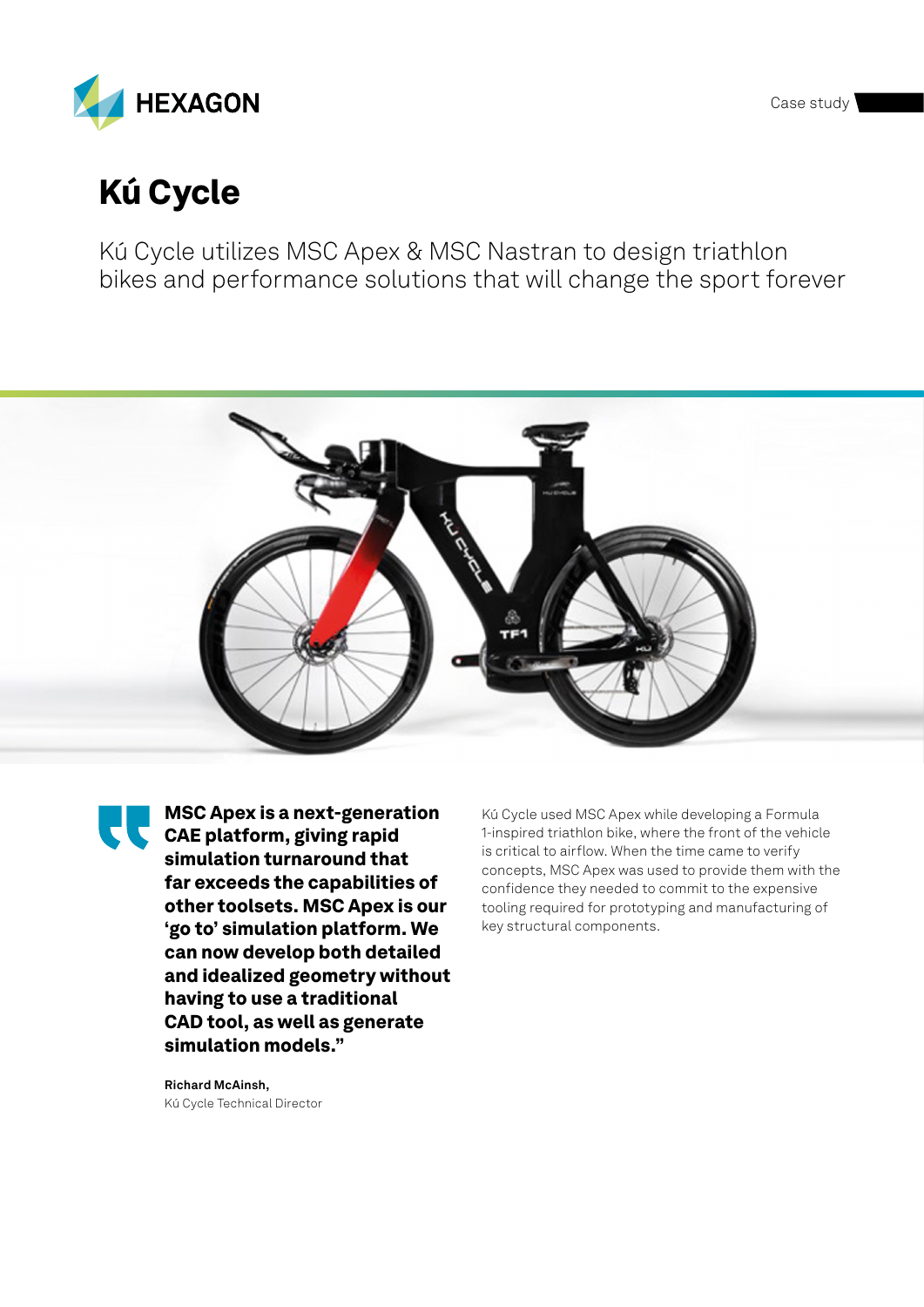## Challenge

Modern triathlon is a sport which is heavily reliant on the efficient aerodynamic performance of both the bicycle and rider. Formula 1 cars are designed so that they manipulate airflow to follow a path beneficial to the driver. In the same manor, Kú Cycle's goal is to manufacture a bicycle that directs the airflow around the bike and rider.

This task required Kú Cycle to completely redesign the bicycle's frame, fork, and handlebar so that the components located near the front of the bicycle actively manipulate airflow for the benefit of the rider.

Virtual prototyping using FEA is a technique that is used across many industries. In Kú's case, this allowed the structure to be optimised before any physical manufacture. MSC Apex and MSC Nastran were used to build and solve FEA models using linear static and dynamic analysis solution sequences.

## Solution/Validation

One of the key elements to Kú Cycle success has been their decision to leverage FEA and explore design modifications in near-real-time using MSC Apex prior to investing in production equipment. The FEA provided Kú Cycle with predictions on how the design structure would respond to relevant ISO structural tests and made known the critical locations throughout the model.

The FEA analysis on the original model indicated an area of concern at the handlebar/pivot box interface, which resulted in various iterations to be assessed. The incorporation of disk brakes into the design (without the need for rim caliper brake mounts) meant that the Steer Pivot Box, SPB could be positioned strategically in between the arms of a cyclist.

The model was then solved using MSC Nastran to evaluate static, fatigue and impact load cases. In completion of this assessment, Kú Cycle was able to patent a tall bicycle fork using Fork Airstream Technology (FAST) eliminating the need for a traditional fork steer and frame head tube.



We were introduced to MSC Apex approximately 4 years ago and within hours we were building models far more quickly and efficiently than legacy toolsets."

**Dr. Steffan Evans, Evotech CAE Ltd,**  FEA software and consultancy services provider for Kú Cycle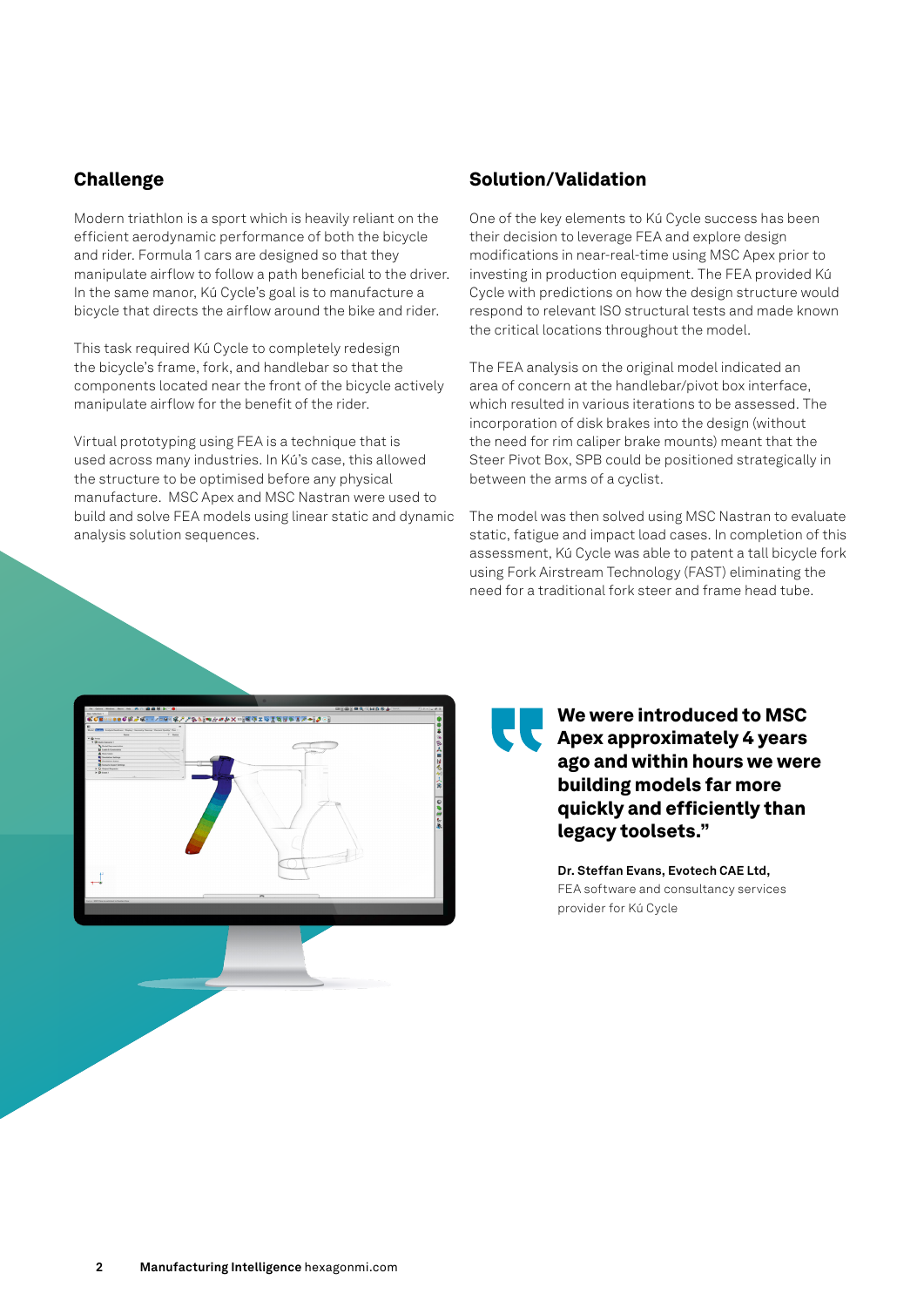



## Results

Previous development methods, based solely on physical test, are often inadequate in ensuring that the structure will not fail.

In many scenarios, companies are required to invest in expensive prototypes with little guarantee that their design will suffice. An MSC Apex-focused strategy gives companies the means to assess a virtual structure, well in advance of any manufacture.

Kú Cycle now produces a new bike that has been designed and engineered specifically for Triathlon competition. The Kú TF1 offers various related performance solutions by embracing CAE technology and Formula 1 practices to create an aerodynamic and structurally efficient vehicle.

### **Key highlights**

**Product:** MSC Apex, MSC Nastran

**Industry:** Consumer Goods

#### **Benefits:**

- Rapid design trade-off studies enabled design modifications in near-real-time using MSC Apex
- Static, fatigue, and impact load cases were all evaluated quickly using MSC Nastran

## **About Kú Cycle**

Kú Cycle is a Dutch based company with a mission to design bikes and performance solutions that will change the sport forever – the perfect fit between body and machine. We believe a rider's position should be established independent of the bike and will therefore reposition bike fitting services from a post-purchase service to a prepurchase service. A new production process (builtto-order) and a completely different sales model are introduced with a single objective: athlete performance delivered.

## **About Evotech**

Evotech Computer-Aided Engineering Ltd is an Engineering Consultancy and MSC Apex Elite Partner based in the UK, specializing in Product Development, Technical Sales and Training in advanced Finite Element Analysis (FEA). With a background predominately in the Aerospace industry, Evotech CAE are expert in multi-scale model development, analysis and structural optimization.